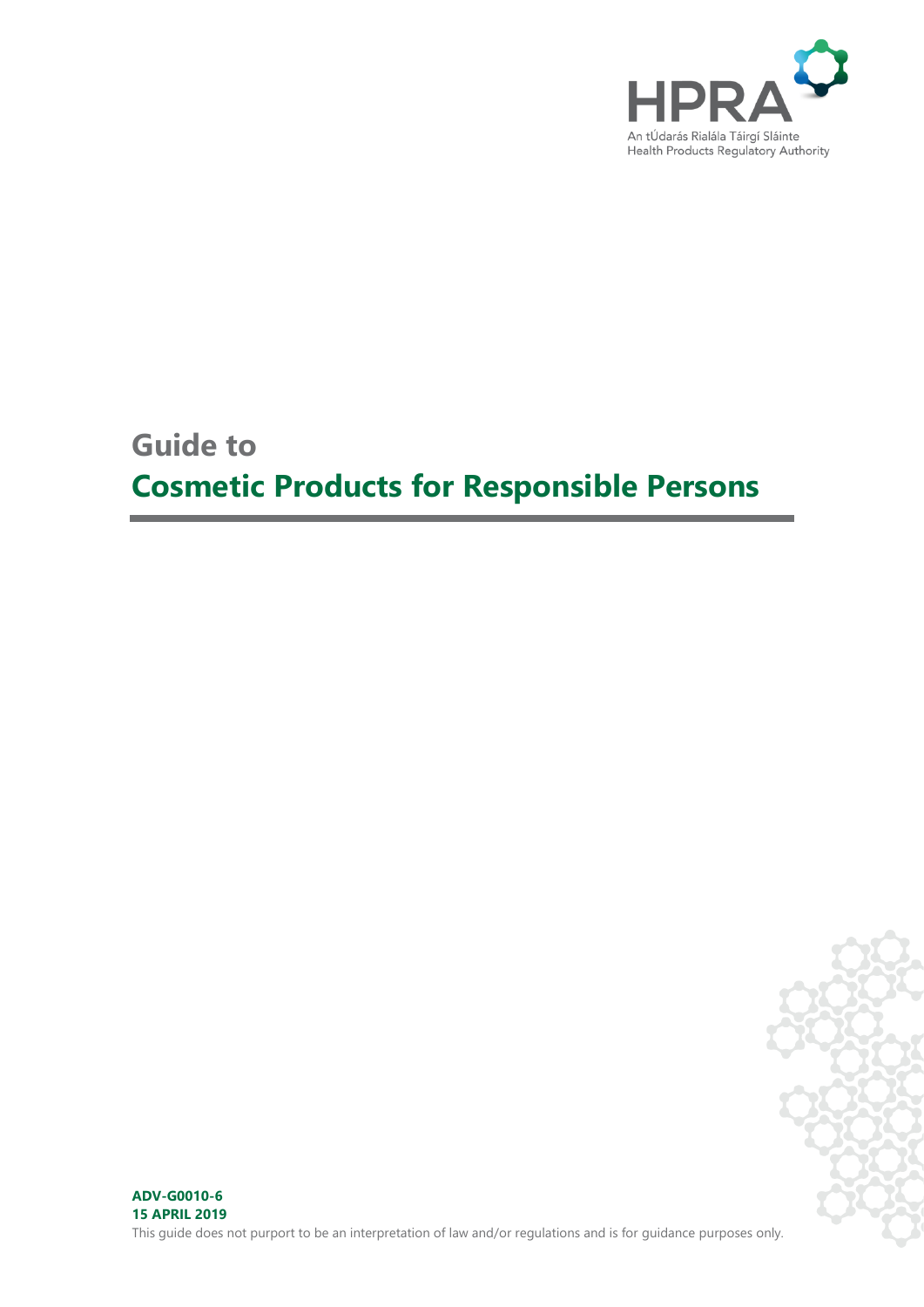### **CONTENTS**

| $\mathbf{1}$ | <b>SCOPE</b>                                       | 3  |
|--------------|----------------------------------------------------|----|
| 2            | <b>INTRODUCTION</b>                                | 3  |
| 3            | THE RESPONSIBLE PERSON                             | 3  |
| 4            | THE PRODUCT INFORMATION FILE                       | 4  |
| 4.1          | Product description                                | 4  |
| 4.2          | <b>Cosmetic Product Safety Report</b>              | 4  |
| 4.3          | Method of manufacture                              | 5  |
| 4.4          | Label claims and proof of effect                   | 5  |
| 4.5          | Data on animal testing                             | 6  |
| 5            | THE COSMETIC PRODUCT SAFETY REPORT                 | 7  |
| 6            | <b>GOOD MANUFACTURING PRACTICES</b>                | 8  |
| 7            | <b>CONSUMER INFORMATION</b>                        | 9  |
| 8            | COMMUNICATION OF SERIOUS UNDESIRABLE EFFECTS       | 9  |
| 9            | TRACEABILITY WITHIN THE SUPPLY CHAIN               | 10 |
| 10           | LABELLING                                          | 10 |
| 10.1         | Name and address of the RP (EEA Address)           | 11 |
| 10.2         | Nominal weight or volume                           | 11 |
| 10.3         | Date of minimum durability or period after opening | 12 |
| 10.4         | Precautions for use                                | 12 |
| 10.5         | Professional use only (if applicable)              | 12 |
| 10.6         | Batch number for traceability                      | 13 |
| 10.7         | Product function                                   | 13 |
| 10.8         | List of ingredients                                | 13 |
| 10.9         | Suitable languages                                 | 13 |
| 11           | SAMPLING AND ANALYSIS                              | 13 |
| 12           | NON-COMPLIANT PRODUCT                              | 14 |
| 12.1         | Corrective and preventative actions                | 14 |
| 12.2         | Recalls and product withdrawals                    | 14 |
| 13           | NOTIFICATION                                       | 14 |
| 14           | <b>FURTHER INFORMATION</b>                         | 15 |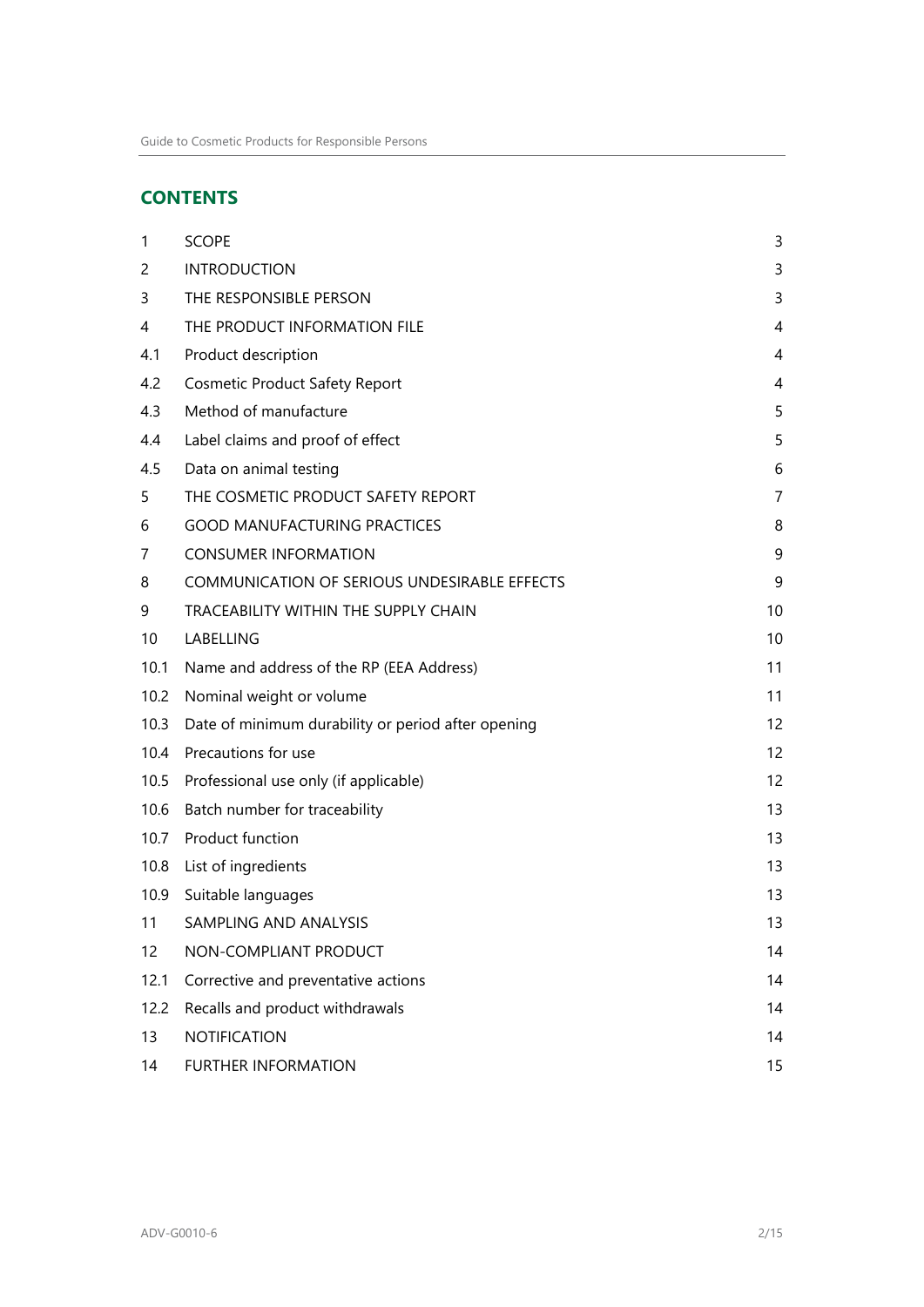#### <span id="page-2-0"></span>**1 SCOPE**

This document is designed to offer guidance to cosmetic product manufacturers, importers and any other designated parties in understanding their obligations when acting as the responsible person (RP) as described in Regulation (EC) 1223/2009 of the European Parliament and of the Council of 30 November 2009 on cosmetic products.

A 'cosmetic product' means 'any substance or mixture intended to be placed in contact with the external parts of the human body (epidermis, hair system, nails, lips and external genital organs) or with the teeth and the mucous membranes of the oral cavity with a view exclusively or mainly to cleaning them, perfuming them, changing their appearance, protecting them, keeping them in good condition or correcting body odours'. This definition is quite specific and does not encompass products presented as having properties for treating or preventing disease in human beings. Such activities are more in keeping with medicinal product intent.

#### <span id="page-2-1"></span>**2 INTRODUCTION**

The role of the HPRA, as the competent authority for cosmetic products, is to ensure that all cosmetic products on the Irish market meet the requirements of the cosmetic product legislation and in doing so, do not compromise the health and safety of the consumer and any other person using or coming into contact with such products. For example, products for professional use expose both the professional and the client to the cosmetic product.

Regulation (EC) No. 1223/2009 is the primary legislation governing the area of cosmetics in Europe. It was published in the Official Journal of the European Union, Volume 52, on 22 December 2009 and has applied in full from 11 July 2013.

The aim of the cosmetics Regulation is to safeguard public health, with due regard to the welfare of animals, and to harmonise the rules in the European Economic Area (EEA) to achieve a single market for cosmetic products.

#### <span id="page-2-2"></span>**3 THE RESPONSIBLE PERSON**

There must be a designated RP nominated for each cosmetic product placed on the market within the EEA. Regulation (EC) No. 1223/2009 details the responsibilities of the RP in Article 4. In general, the RP for a cosmetic product is one of the following:

- If the product is manufactured within the EEA, the manufacturer established within the EEA is considered the RP.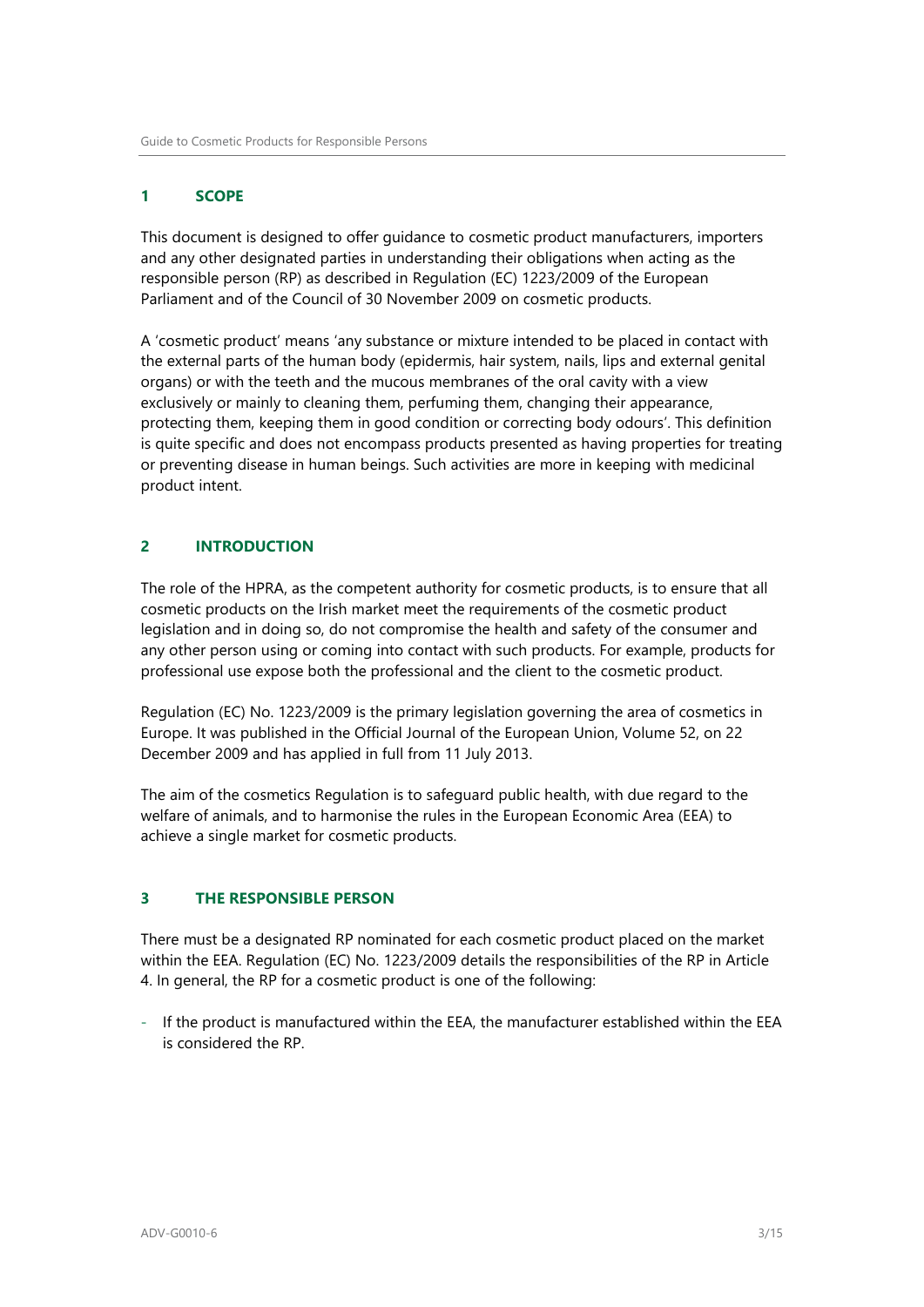- If the manufacturer is established outside the EEA, the importer established within the EEA acts in the capacity of RP.
- If the manufacturer or importer within the EEA designates another party within the EEA to act as the RP, this designation and the acceptance of the role by the RP must be formally set out in writing.
- If a distributor of a cosmetic product (any natural or legal person in the supply chain, other than the manufacturer or the importer that makes the product available for sale in the EEA) modifies a cosmetic product in a way which compromises its compliance with the legislation and/or markets a cosmetic product under its name or trademark, the distributor takes on the role of RP.

The RP must always be based within the EEA and their address should appear on the cosmetic labelling. Importers are advised to contact their suppliers to establish if there is an existing RP for the product in question. If there is no such existing RP then that importer must become the RP or designate an RP in order to place the product on the market in the EEA.

#### <span id="page-3-0"></span>**4 THE PRODUCT INFORMATION FILE**

Prior to placing a cosmetic product on the EEA market, one of the responsibilities of the RP is to prepare a product information file (PIF). This file should be maintained throughout the life cycle of the cosmetic product. The RP must maintain this PIF at its address which appears on the label of the cosmetic product. In the event a cosmetic product is no longer to be placed on the EEA market, the PIF must be kept for a period of 10 years following the date on which the last batch of cosmetic product was placed on the market.

The information that must be contained within the PIF is outlined in this section and in section 5 below.

#### <span id="page-3-1"></span>**4.1 Product description**

Each product must be described in a way that clearly attributes the PIF to the cosmetic product; it is recommended that a product or formulation code is assigned. During the notification process (see section 13) a CPNP (Cosmetic Product Notification Portal) number is automatically assigned; this number may be used to identify the cosmetic product to which the PIF applies.

#### <span id="page-3-2"></span>**4.2 Cosmetic Product Safety Report**

The cosmetic product safety report consists of detailed product safety information and an assessment conducted by a suitably qualified person. See section 5 for further information.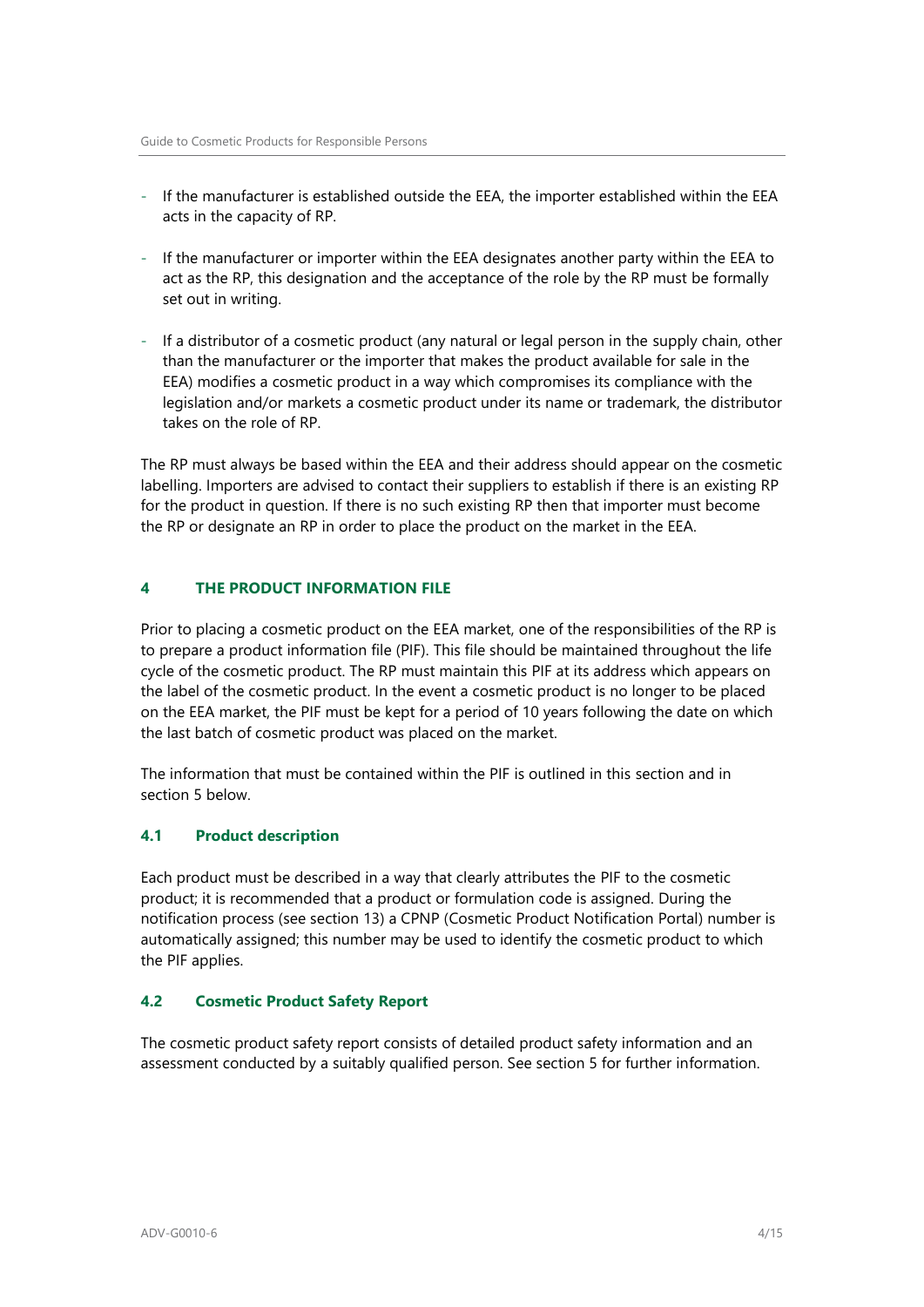#### <span id="page-4-0"></span>**4.3 Method of manufacture**

A brief overview of the method of manufacture and a declaration of compliance with good manufacturing practices (GMP) should be included in the PIF. See section 6 for further information.

#### <span id="page-4-1"></span>**4.4 Label claims and proof of effect**

[Commission Regulation \(EU\) No. 655/2013](http://eur-lex.europa.eu/LexUriServ/LexUriServ.do?uri=OJ:L:2013:190:0031:0034:EN:PDF) lays down common criteria for the justification of claims used in relation to cosmetic products. Guidelines on this Regulation are available on the [European Commission's website](http://ec.europa.eu/consumers/sectors/cosmetics/regulatory-framework/index_en.htm).

Label claims should not be misleading and should be supported by sufficient, sound and relevant evidence. The benefits delivered by the product should be consistent with reasonable consumer expectations created by the claims, and scientific, technical or consumer perception studies performed. The European Commission plans to publish a Regulation on label claims in the near future. There are a number of methods that can be used to substantiate label claims, as outlined below.

#### 4.4.1 Methods of substantiating label claims

#### Literature review

Evidence of claims that are widely accepted may be substantiated using independently peerreviewed supporting data. Additional product-specific data may be required to accompany this literature review. Where claims are based on ingredient efficacy, data should ensure that the ingredient is effective at the concentration present in the finished product and that its activity is maintained in the product.

#### Sensorial approach

These are user tests taking into account the perception of product efficacy based on factors the volunteers can observe or feel. Tests are based on an appreciation of product performance made through the senses of either panellists or experts. They give information mainly on observed or perceived parameters. An example of such a claim is '8 out of 10 women felt their skin was smoother after just one week.'

#### Instrumental approach

These tests are performed with instruments which can accurately measure given parameters, according to a defined protocol, following the application of a product on human subjects, for example, skin hydration tests conducted in a laboratory or colorimetric tests for the measurement of colour.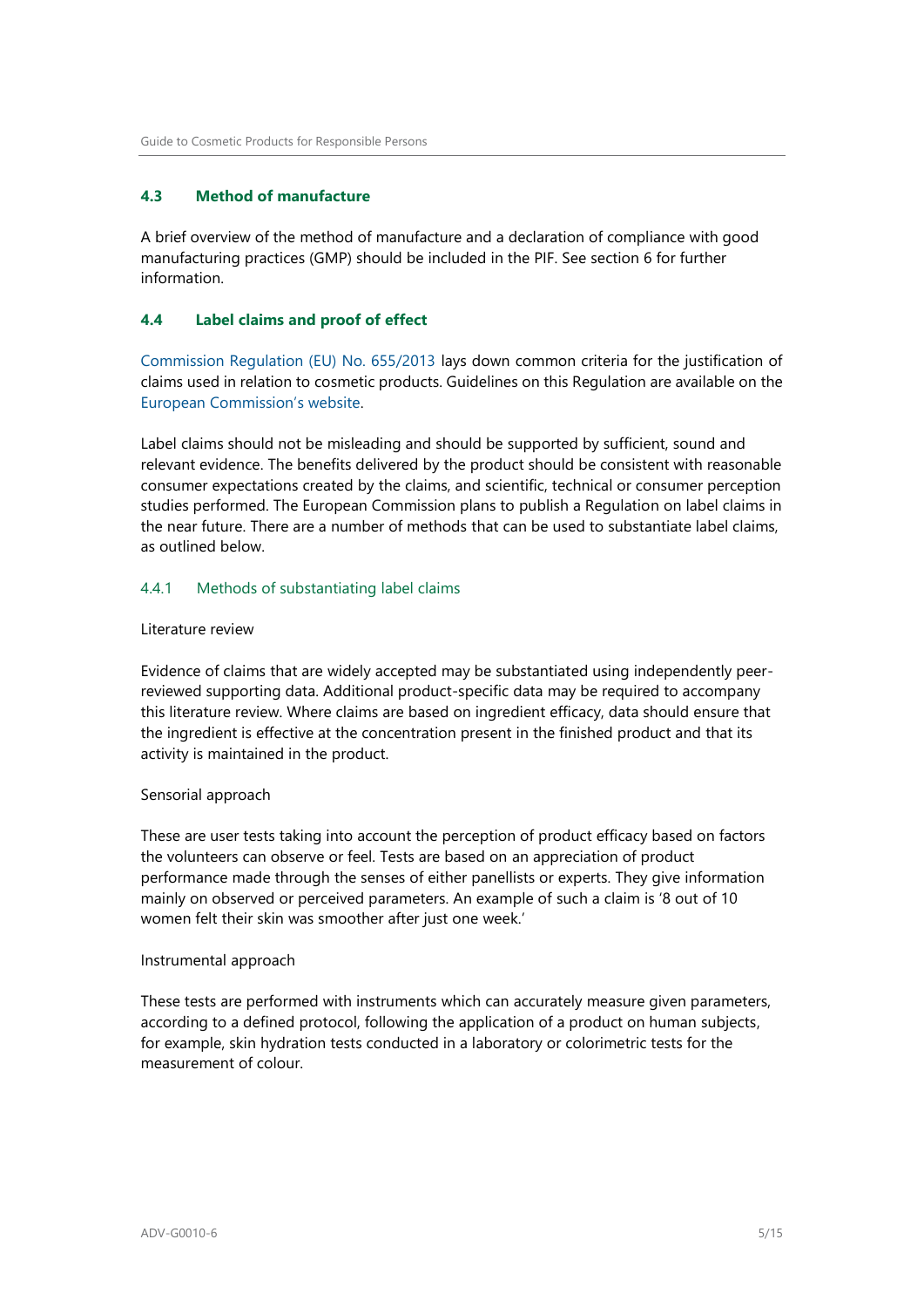Studies conducted on volunteers should adhere to ethical guidelines and products tested should have previously undergone a safety assessment (see section 5). For further information, refer to the World Health Organisation's [Handbook for good clinical research](http://whqlibdoc.who.int/publications/2005/924159392X_eng.pdf)  [practice \(GCP\)](http://whqlibdoc.who.int/publications/2005/924159392X_eng.pdf) and/or the World Medical Association's [Declaration of Helsinki -](https://www.wma.net/policies-post/wma-declaration-of-helsinki-ethical-principles-for-medical-research-involving-human-subjects/) Ethical [Principles for Medical Research Involving Human Subjects](https://www.wma.net/policies-post/wma-declaration-of-helsinki-ethical-principles-for-medical-research-involving-human-subjects/).

#### 4.4.2 Nature of claims

Care should be taken to ensure that product claims are consistent with that which is considered reasonable and consistent with the definition of a cosmetic. In particular, borderline claims with other classes of products must be considered carefully. The European Commission has published a number of guidance documents which are available on their [website.](http://ec.europa.eu/consumers/sectors/cosmetics/cosmetic-products/borderline-products/index_en.htm) Medicinal products and biocidal products are examples of classes which can commonly have a border with cosmetics.

#### Medicinal claims

Promoting a product with claims that it treats or prevents disease or otherwise affects the structure or any function of the body may render the product a medicinal product. For more information on medicinal claims, refer to the 'Guide to the definition of a human medicine'. Please see the 'Publications and Forms' section of [www.hpra.ie.](http://www.hpra.ie/)

#### Biocidal claims

For further information on consumer products which potentially may be considered within the borderline category between biocide and cosmetic legislation, consult the [Borderline](http://ec.europa.eu/consumers/sectors/cosmetics/cosmetic-products/borderline-products/index_en.htm)  [between Directive 98/8/EC concerning the placing on the market of Biocidal product and](http://ec.europa.eu/consumers/sectors/cosmetics/cosmetic-products/borderline-products/index_en.htm)  [Directive 76/768/EEC concerning Cosmetic products](http://ec.europa.eu/consumers/sectors/cosmetics/cosmetic-products/borderline-products/index_en.htm).

#### <span id="page-5-0"></span>**4.5 Data on animal testing**

A ban on testing finished cosmetic products on animals has been applied since 2004. A similar testing ban on ingredients or combinations of ingredients has been applied since 2009 where alternative validated methods to animal testing have been available. A marketing ban on finished products or ingredients tested on animals, where alternative methods are available, was imposed in 2009.

As of 11 March 2013, a ban on all animal testing of finished products and ingredients applies, even if there are no alternative non-animal tests. The Scientific Committee on Consumer Safety outlines available alternative validated methods to animal testing [\(SCCS safety testing](http://ec.europa.eu/health/scientific_committees/consumer_safety/statements/index_en.htm)  [guidelines\)](http://ec.europa.eu/health/scientific_committees/consumer_safety/statements/index_en.htm).

Data on any animal testing performed by the manufacturer, agents or suppliers and any animal testing performed to meet the regulatory requirements of third countries should be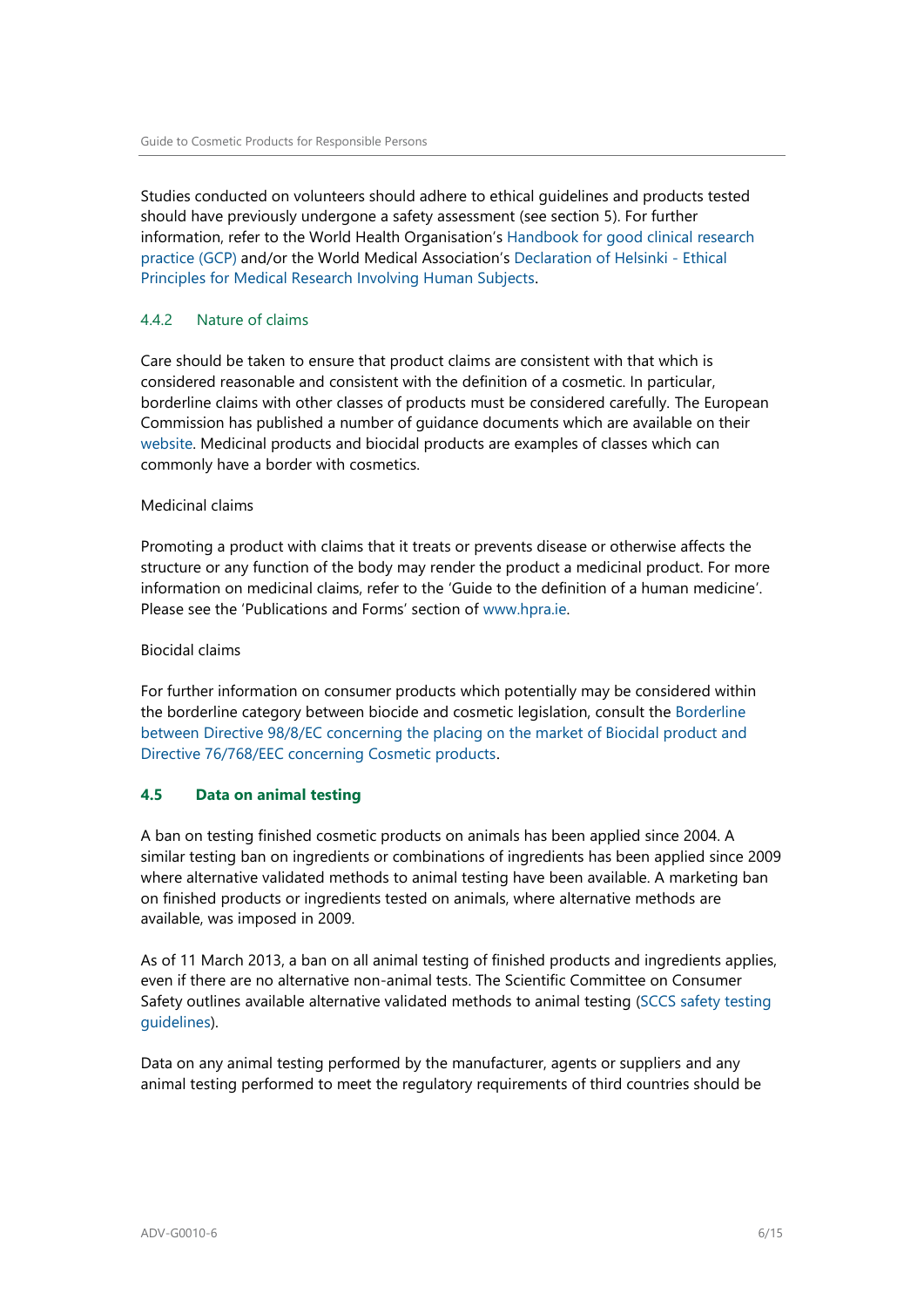included in the PIF. Where no animal testing has been conducted a statement indicating this should be included in the PIF. Therefore, where an animal test has been performed, the following information should be contained within the PIF:

- identification of the animal test carried out
- identification of the ingredient tested
- date of the animal test
- location of the animal test
- information on the entity (or entities) that carried out the test and the entity that commissioned it
- legislative purpose of the animal test and substantiation of the stated purpose

In the case of the last point, a clear reference to the legislation in question, a short description of the scope and of the need for the testing under that legislation should be included. Substantiation of the stated legislated purpose can also take the form of the listing of the respective ingredient under other legislation (e.g. in a positive list) and it can be demonstrated by labels of products including the respective ingredient.

#### <span id="page-6-0"></span>**5 THE COSMETIC PRODUCT SAFETY REPORT**

The safety assessment is an account of the scientific reasoning to support the safety of the cosmetic product. A safety assessment should be conducted by a suitably qualified natural person who may be a consultant or an employee. The name, address and qualifications of the safety assessor must be maintained in the safety report.

The SCCS notes of guidance for testing of cosmetic substances and their safety evaluation offers guidance on the safety evaluation of cosmetic products. In addition the European Commission has published guidance on how to comply with the requirements of Annex I (the Cosmetic Product Safety Report) of Regulation (EC) No. 1223/2009. These guidelines are available on the [European Commission's website](http://eur-lex.europa.eu/legal-content/EN/TXT/PDF/?uri=CELEX:32013D0674&qid=1395764232390&from=FR).

The RP and safety assessor should work closely together to ensure that the safety of the product is properly assessed, documented and kept up-to-date. The RP should ensure that the safety assessment is conducted to an appropriate level to demonstrate that the product is safe.

It is recommended that the RP put in place a technical agreement or contract with its safety assessor outlining the roles and responsibilities of the safety assessor in relation to the following (this list is not exhaustive):

- access to all the technical and scientific skills necessary
- access to safety information
- ongoing review and updates to the cosmetic product safety report
- information on serious undesirable effects (SUEs)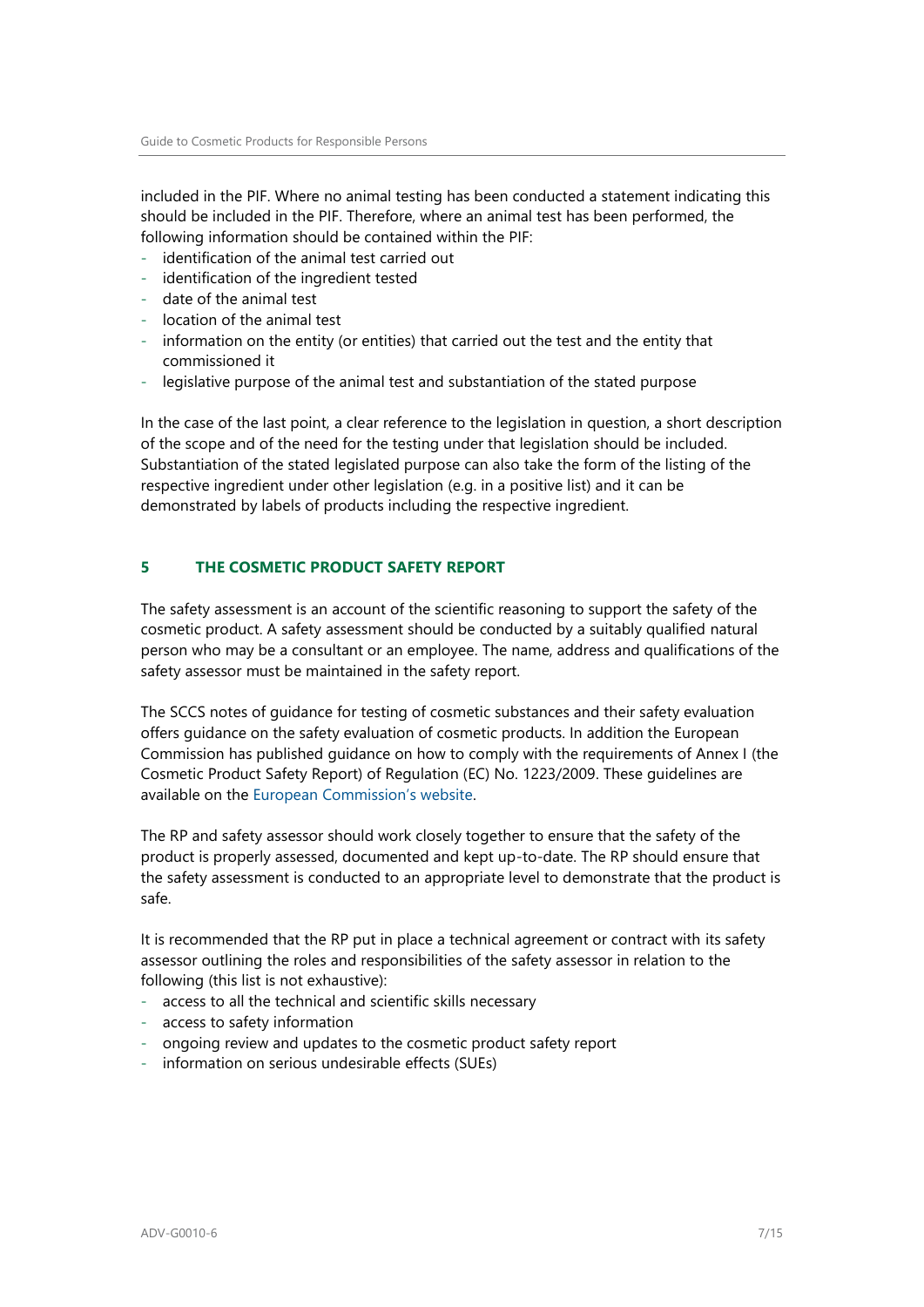It may be necessary to involve the suppliers of raw materials, and other technical experts to fully evaluate the safety of the cosmetic product. It is not considered sufficient to evaluate each of the ingredients in isolation; the product formulation should also be evaluated taking into consideration possible interaction between ingredients.

A specific safety assessment should be carried out for cosmetic products intended for use on children under the age of three. The physiological, metabolic and behavioural characteristics of infants should be taken into account, such as the fact that the skin surface of infants and children relative to their body weight is larger than in adults. When assessing the safety of cosmetic products intended for infants, attention should be paid to possible toxicological effects on the nervous, immune, respiratory and endocrine systems. Further information is available in 'Safe Cosmetics for Young Children – [A Guide for Manufacturers and Safety](http://chp.edqm.eu/Cosmetics/)  [Assessors](http://chp.edqm.eu/Cosmetics/)'.

#### <span id="page-7-0"></span>**6 GOOD MANUFACTURING PRACTICES**

Regulation (EC) No. 1223/2009 Article 8 establishes [ISO 22716](http://www.iso.org/iso/catalogue_detail?csnumber=36437) or equivalent as the requirements for good manufacturing practice (GMP).

[ISO 22716](http://www.iso.org/iso/catalogue_detail?csnumber=36437) is the GMP standard and provides organisational and technical guidance on the management of the human, technical and administrative factors affecting cosmetic product manufacture and product quality.

The documentation system implemented should incorporate the following (this list is not exhaustive):

- procedures
- instructions
- specifications
- protocols
- reports (such as complaint reports, deviation reports, investigation reports or recall reports)
- methods
- records

The manufacturing process should be documented and maintained within the PIF. This document should include the formulation for the product and detailed manufacturing operations for each stage, such as details of equipment used, addition of raw materials, mixing speed and time requirements, details of any critical parameters and in-process controls, details of any specific temperature/humidity requirements, packaging instructions, labelling requirements etc.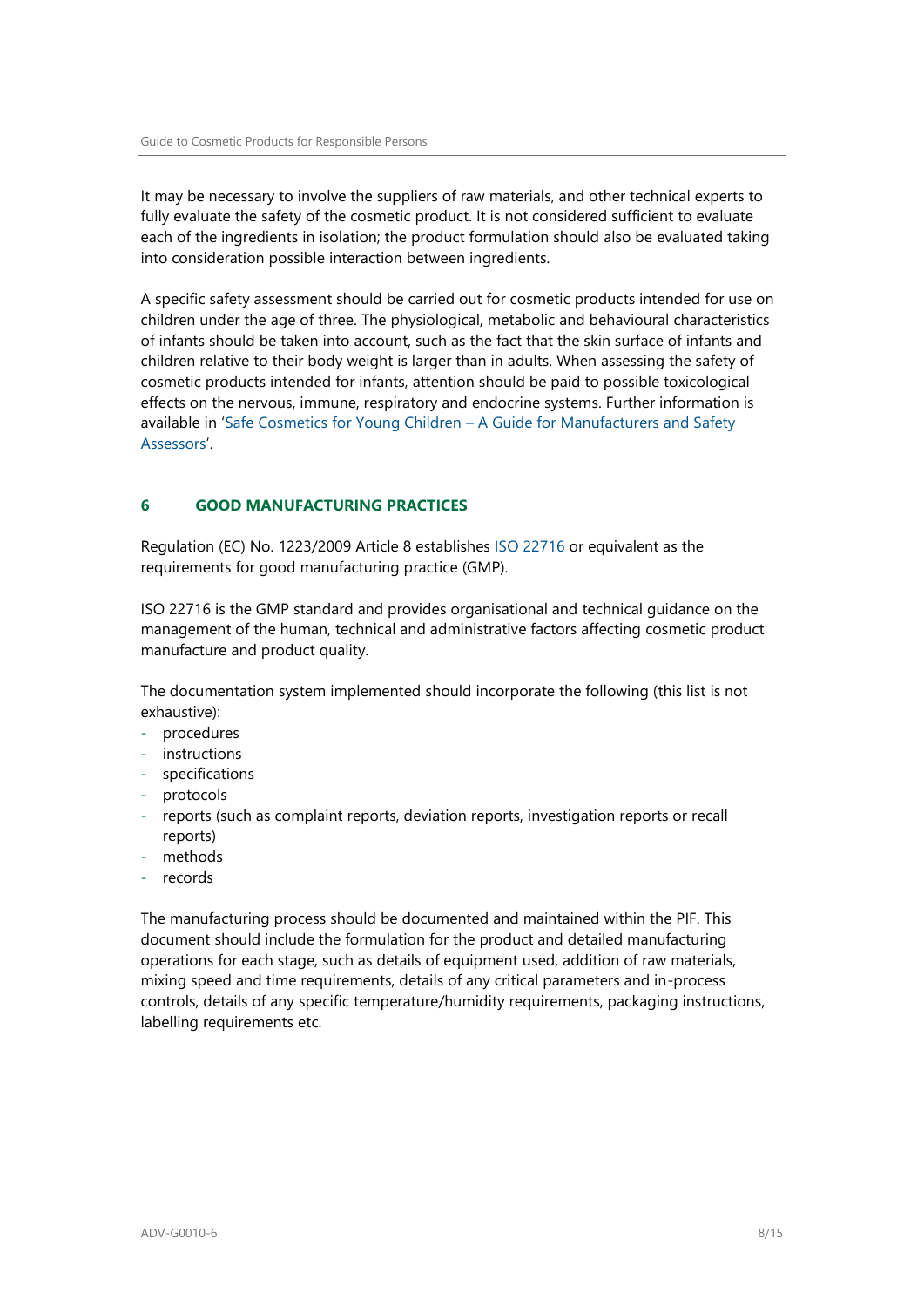Appropriate GMP training should be provided to all relevant personnel during induction training and periodically thereafter. A personal hygiene programme should be established for all personnel to avoid contamination.

The manufacturing premises and equipment utilised should ensure protection of the product, efficient cleaning and minimise the risk of mix-ups, or cross-contamination.

When purchasing ingredients or packaging materials, it is necessary to take into account the technical requirements to be examined in order to ensure that the cosmetic product is manufactured consistently. Such requirements may include, but are not limited to, supplier approval criteria, material acceptance criteria and actions required in the case of a quality defect or complaint.

A batch number should be assigned to each batch of manufactured product. Records permitting the traceability of each raw material should be maintained and it should be possible to trace which batch of raw material went into each batch of finished product.

Storage conditions should be appropriate for each ingredient and for the finished product and temperatures should be monitored as required.

Packaging activities should be documented and sufficient checks performed to minimise the risk of mix-ups.

Finished products should meet the defined acceptance criteria. Specifications should be established outlining the requirements to be met for raw materials, packaging materials, bulk and finished products (see section 4).

#### <span id="page-8-0"></span>**7 CONSUMER INFORMATION**

The following information should be made available to the public on request but does not have to be published:

- qualitative and quantitative list of ingredients
- data on undesirable effects

Further information on the communication of consumer information is available on the [European Commission website.](http://ec.europa.eu/consumers/sectors/cosmetics/files/doc/guide_access_info_en.pdf)

#### <span id="page-8-1"></span>**8 COMMUNICATION OF SERIOUS UNDESIRABLE EFFECTS**

Regulation (EC) No. 1223/2009 is the basis for a uniform approach to the communication of serious undesirable effects (SUEs) attributable to the use of cosmetics. It provides for notification of SUEs to the Competent Authorities of the Member State where the undesirable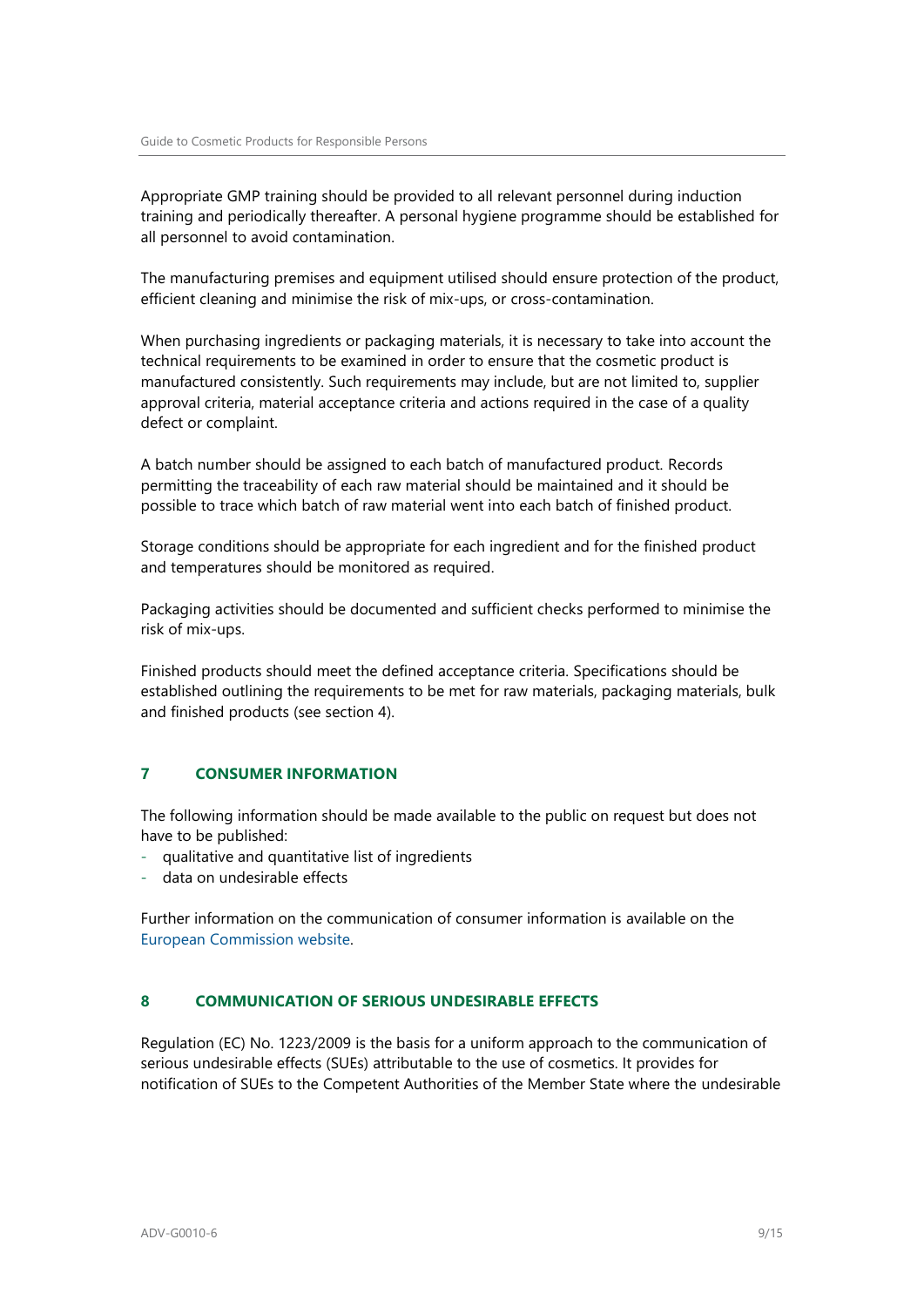effect occurred, without delay, as well as the notification of any corrective measures taken by the RP or distributor.

In order to facilitate the implementation of a harmonised communication and management system on SUEs throughout the EU, [SUE Reporting Guidelines](http://ec.europa.eu/consumers/sectors/cosmetics/files/pdf/sue_reporting_guidelines_en.pdf) were developed.

#### <span id="page-9-0"></span>**9 TRACEABILITY WITHIN THE SUPPLY CHAIN**

Traceability of a cosmetic product throughout the entire supply chain is necessary, owing to the free movement of goods within the EEA. Accordingly, the RP should keep records of the distributors (including retailers) they supply, including contact details and dates of supply. In turn, distributors should document who they receive a cosmetic product from i.e. their suppliers, and details of all operators to whom they supply.

Good systems of traceability will make market surveillance more efficient and this has benefits to the free movement of goods. For example, a consignment of cosmetic product may be detained by market surveillance authorities whilst they identify the economic operators involved. An efficient traceability system facilitates the task of tracing economic operators and thereby speeds up the entire process resulting in the prompt release of the consignment to the market.

This obligation with respect to identification within the supply chain must be met for three years after each batch of product was made available to the distributor. Further information is available in the HPRA's 'Guide to Distribution of Cosmetic Products in Ireland'.

#### <span id="page-9-1"></span>**10 LABELLING**

All cosmetic products are required to be appropriately labelled. An example of cosmetic product labelling is given below. It should be noted that not all of the items depicted are obligatory; further guidance is provided below.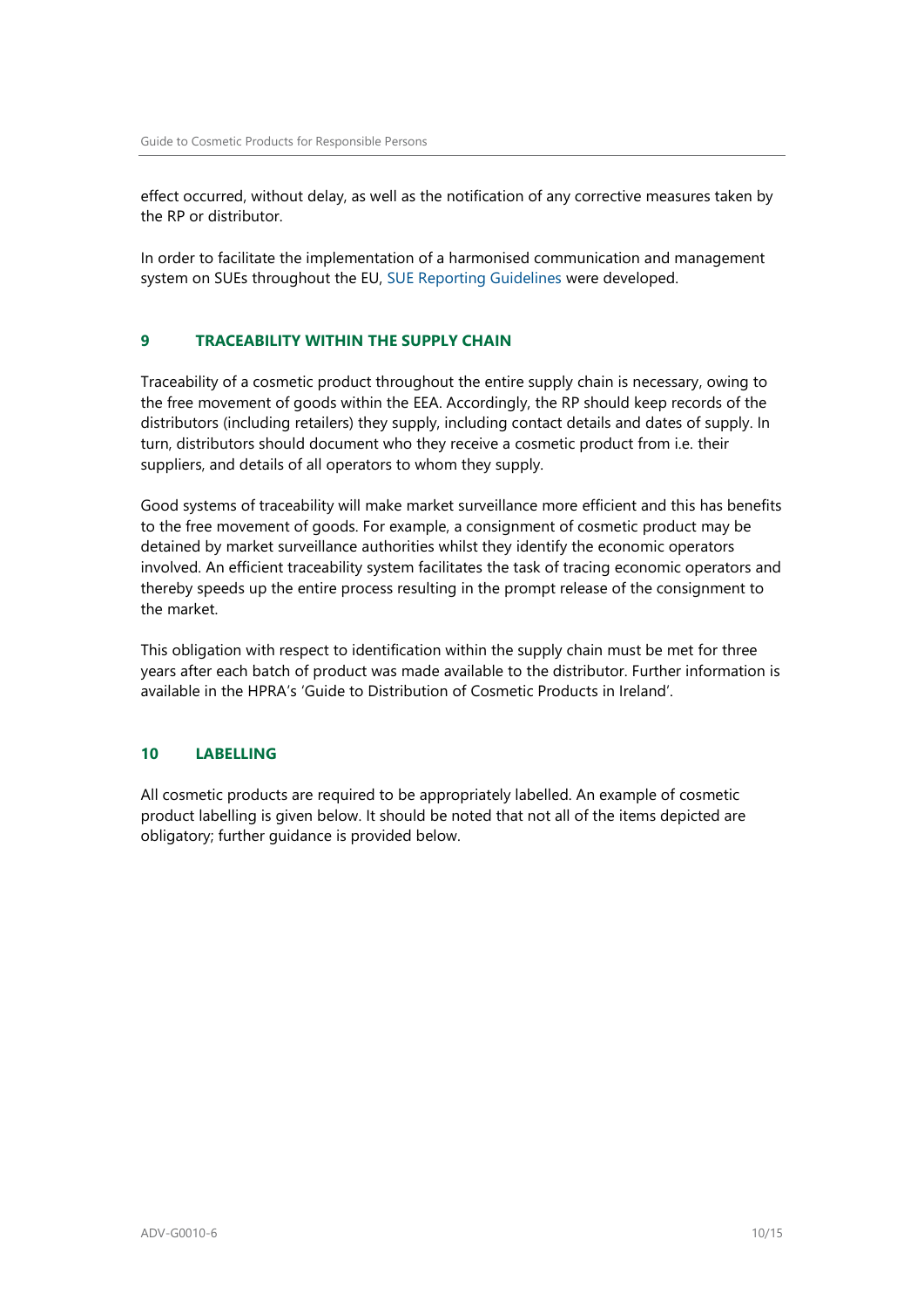

#### <span id="page-10-0"></span>**10.1 Name and address of the RP (EEA Address)**

Article 19 of Regulation (EC) No 1223/2009 stipulates that the name and address of the responsible person must be on the container and packaging of the cosmetic product. The cosmetics legislation allows for the address to be abbreviated as long as the abbreviation makes it possible to identify that person and address. For the HPRA to accept an address, it must be sufficiently detailed to accurately describe the location of the product information file. It must also be an address that permits a letter to be delivered through the postal service. The name of the company accompanied by a phone number, PO box and/or e-mail address would not be acceptable; however, the appropriate use of an Eircode could be acceptable. Where a product is being manufactured at a residential property, the full address is not required on the label but the company name should be accompanied by contact details as listed above. Where there is more than one address on the product label, the address at which the PIF is located should be indicated (usually by underlining the address).

#### <span id="page-10-1"></span>**10.2 Nominal weight or volume**

A cosmetic product should display the nominal content at the time of packaging, given by weight or by volume. The following products are exempt from this requirement:

- free product (the weights and measures legislation only covers products for sale);
- less than 5g or 5 ml;
- single application, for example, sachets;
- products for which the details of weight or volume are not relevant, for example, bath balls.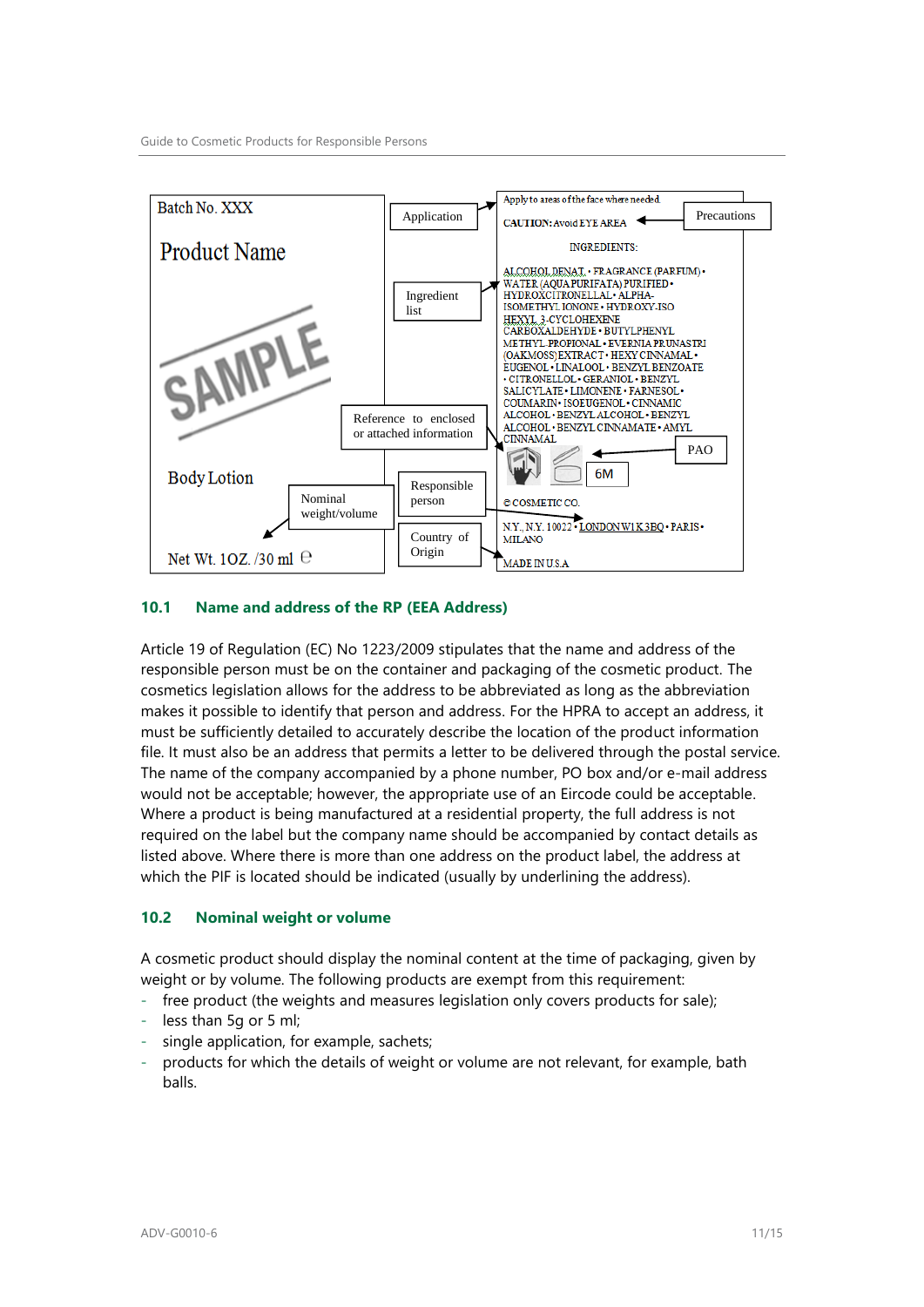#### <span id="page-11-0"></span>**10.3 Date of minimum durability or period after opening**

The date of minimum durability or period after opening (PAO) is assigned to a cosmetic product and must be supported by stability study data. A date of minimum durability (best before date) is required unless stability data indicate that the product is stable for more than 30 months. The PAO refers to the time within which the product may be used, once opened by the consumer. An open jar symbol is used to indicate 'the period' (Annex VIIIa of Directive 76/768/EEC). There are some exceptions where 'the period' is not required, and this should be justified in the PIF, for example, if the product is single use only, there is no physical opening or there is no risk of deterioration which could lead to a risk to the consumer.

#### <span id="page-11-1"></span>**10.4 Precautions for use**

The conditions of use and warnings which must be printed on the label are generally related to the ingredient list. A search for each ingredient on the European Commission database, [CosIng,](https://ec.europa.eu/growth/sectors/cosmetics/cosing_en) will give information on warnings. The safety assessment should also identify precautions which should appear on the label taking into account the product's method of use and presentation, for example, restricting a product to professional use only (see section 10.5).

#### <span id="page-11-2"></span>**10.5 Professional use only (if applicable)**

The restriction to professional use ensures that certain products are used by a professional only. A professional is more familiar with the health risks of a specific substance or its concentration in the cosmetic product than a consumer or has more professional expertise in applying cosmetic products correctly on the consumer, for example, products intended to be applied to the nails or on the hair but which must not come into contact with the skin.

Where a restriction to professional use is required, it will be stated in Annex III of Regulation 1223/2009 (as amended) and should be taken into consideration in the safety assessment. A search for each ingredient on the [CosIng](https://ec.europa.eu/growth/sectors/cosmetics/cosing_en) database will provide this information.

The restriction applies to cosmetic products which:

- contain certain substances, or
- contain substances in a higher concentration than for general use, or
- do not contain certain warnings which are obligatory when used by the consumer.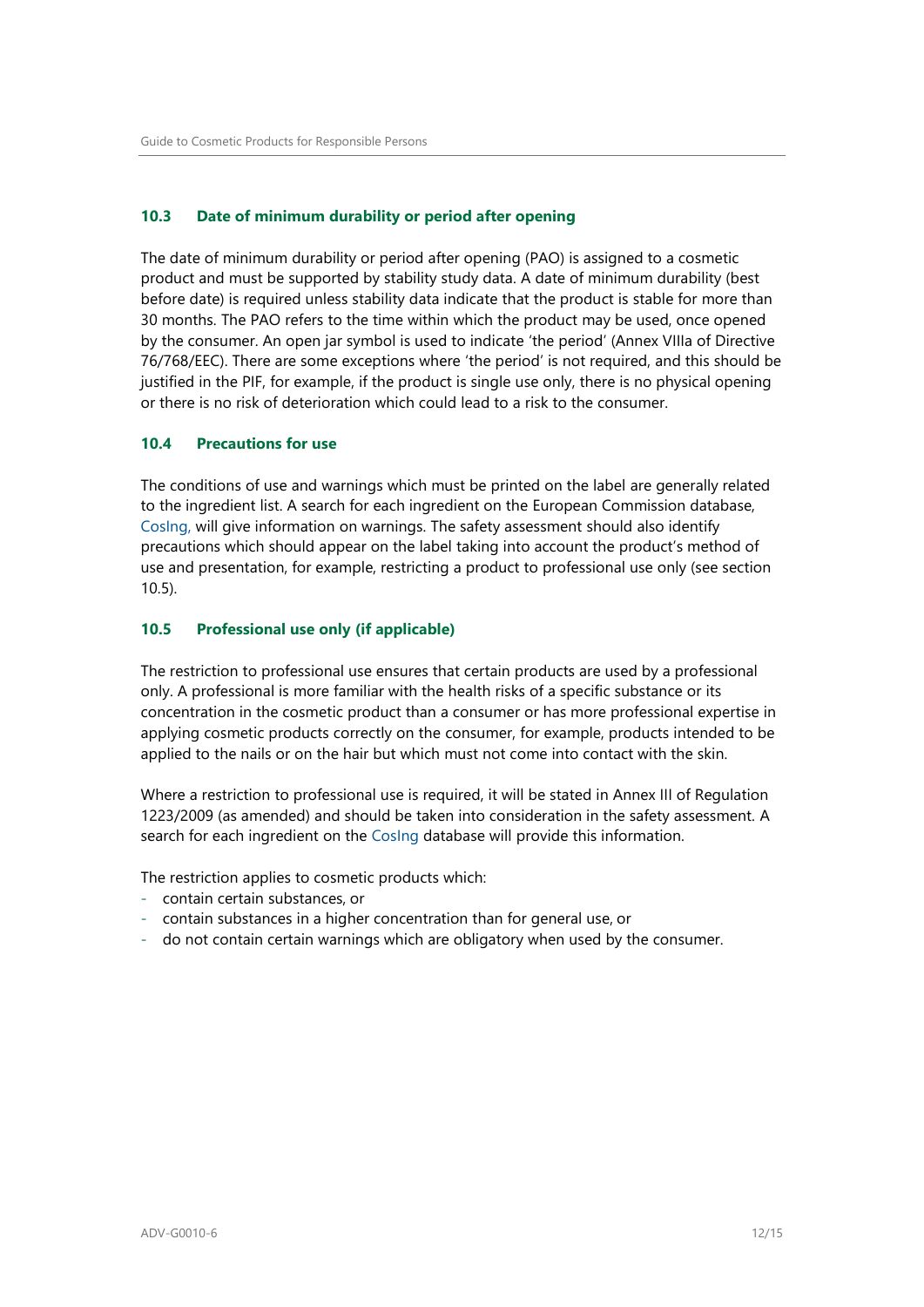#### <span id="page-12-0"></span>**10.6 Batch number for traceability**

The batch number should be a unique identifier relating to the manufacture of a single batch allowing traceability of the cosmetic product. A product code or barcode does not constitute a batch number unless a new code is generated for each batch of product manufactured. It should be clear which code on the cosmetic product identifies the batch.

#### <span id="page-12-1"></span>**10.7 Product function**

The function or instructions for use are required where they are not obvious from the way the product is presented. In some instances, instructions may be necessary to ensure that the cosmetic product is used correctly. For example, a mouthwash product may require instructions such as 'rinse around teeth and gums for 30 seconds, then spit out'.

#### <span id="page-12-2"></span>**10.8 List of ingredients**

A full list of ingredients must be given on the outer packaging headed or preceded by the word 'INGREDIENTS'**.** An exception applies if it is impractical to label the product with a list of ingredients due to size or shape. In such cases, the product may refer to the ingredients being on display at retail level. The open book symbol (Annex VII of Regulation 1223/2009) can be used to indicate that the information is given elsewhere.

The name given in the Common Ingredients Nomenclature known as the INCI name (International Nomenclature for Cosmetic Ingredients) should be used to list ingredients. The ingredients should be listed in decreasing order of weight.

#### <span id="page-12-3"></span>**10.9 Suitable languages**

English and Irish are considered suitable languages for labelling of cosmetic products on the Irish market.

#### <span id="page-12-4"></span>**11 SAMPLING AND ANALYSIS**

Quality control checks including sampling and analysis must be performed in a reliable and reproducible manner. A number of test methods are provided in Commission Directives 80/1335/EEC, 82/434/EEC, 83/14/EEC, 85/490/EEC, 93/73/EEC, 95/32/EC & 96/45/EC. In the absence of a legislative method, test methods are presumed reliable and reproducible if they are in compliance with the relevant ISO or CEN standards.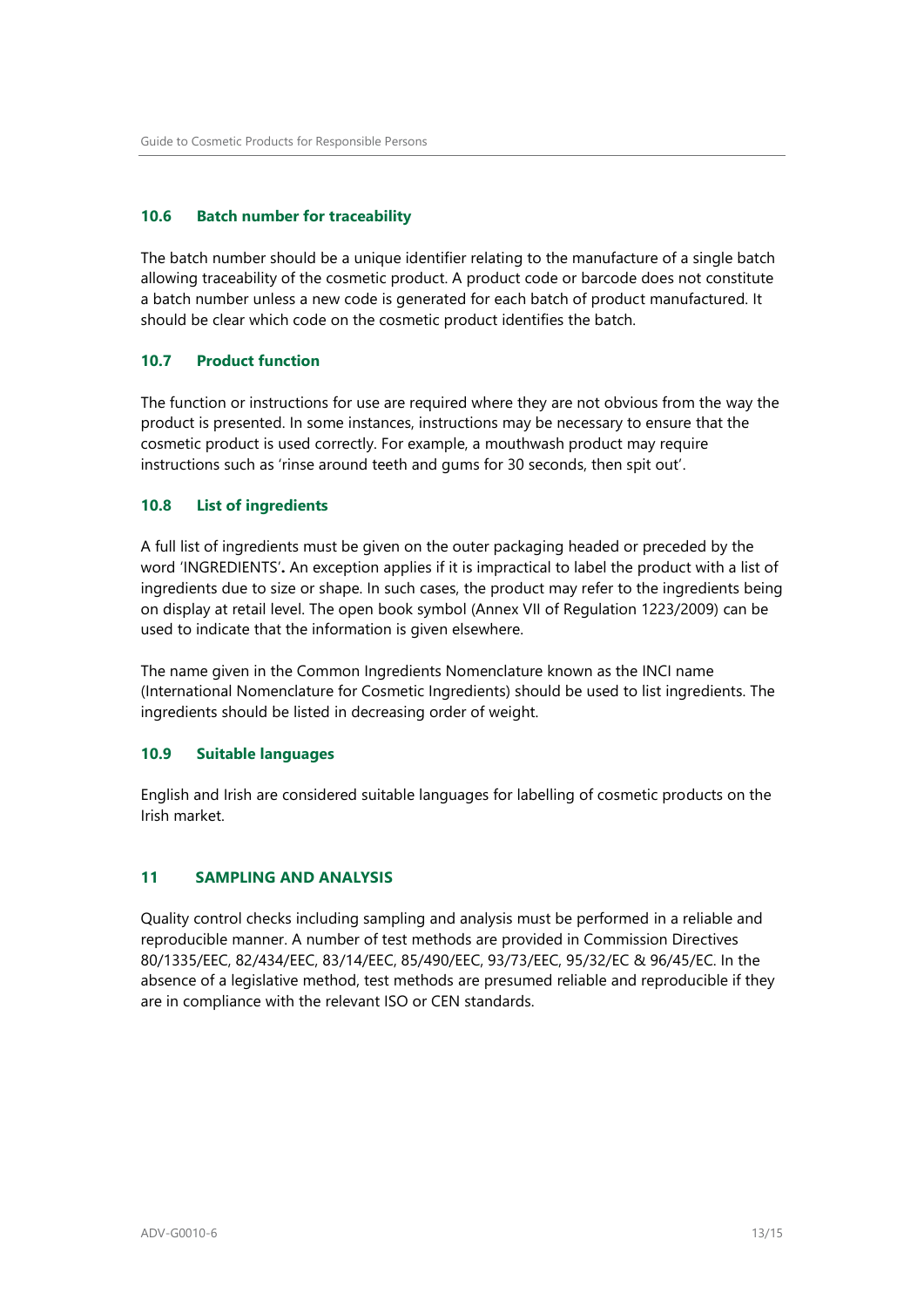#### <span id="page-13-0"></span>**12 NON-COMPLIANT PRODUCT**

In the event of a non-compliance being identified, the RP must take all appropriate measures to bring the product into conformity. If a cosmetic product poses a risk to consumers, measures must be taken to prevent risk to the consumer, such as adequate and effective warning of the risk to consumers, recall of the product or affected batch from consumers or withdrawal of the product from the market. Market action including recall and withdrawal should take place when other measures are not considered adequate to prevent the risk to the consumer. Where a decision is taken by the RP to take market action on the Irish market, the HPRA should be informed by contacting [cosmetics@hpra.ie.](mailto:cosmetics@hpra.ie)

#### <span id="page-13-1"></span>**12.1 Corrective and preventative actions**

Corrective actions required to address non-compliance(s) can vary in terms of severity. Measures taken to bring the product into conformity may include but are not limited to:

- Re-labelling or over-labelling
- Marketing the product with appropriate warnings
- Making the marketing of the product subject to prior conditions
- **Reformulation**

The PIF should be updated to reflect any changes made to the product. Substantial changes such as reformulation generally require a new PIF.

#### <span id="page-13-2"></span>**12.2 Recalls and product withdrawals**

There should be established written procedures, regularly checked and updated as required, in order to organise any recall or withdrawal activity. For further information refer to [ISO](http://www.iso.org/iso/catalogue_detail?csnumber=36437)  [22716](http://www.iso.org/iso/catalogue_detail?csnumber=36437) and HPRA's 'Guide to Distribution of Cosmetic Products in Ireland'.

#### <span id="page-13-3"></span>**13 NOTIFICATION**

Prior to placing on the market the RP must notify the cosmetic product to the European Commission (EC). The EC launched the Cosmetic Product Notification Portal (CPNP) in January 2012. This is a centralised database for the notification of cosmetic products which replaces national notification requirements. Further information on the CPNP is available on the [European Commission website.](http://ec.europa.eu/consumers/sectors/cosmetics/files/pdf/cpnp_new_en.pdf)

The information submitted by RPs (and in some cases distributors) via the CPNP is made available electronically to the Competent Authorities (for the purposes of market surveillance, market analysis, evaluation and consumer information) and to the Poison Centres (for the purposes of medical treatment). The National Poisons Information Centre has been appointed as the body responsible for receiving emergency health response information relating to